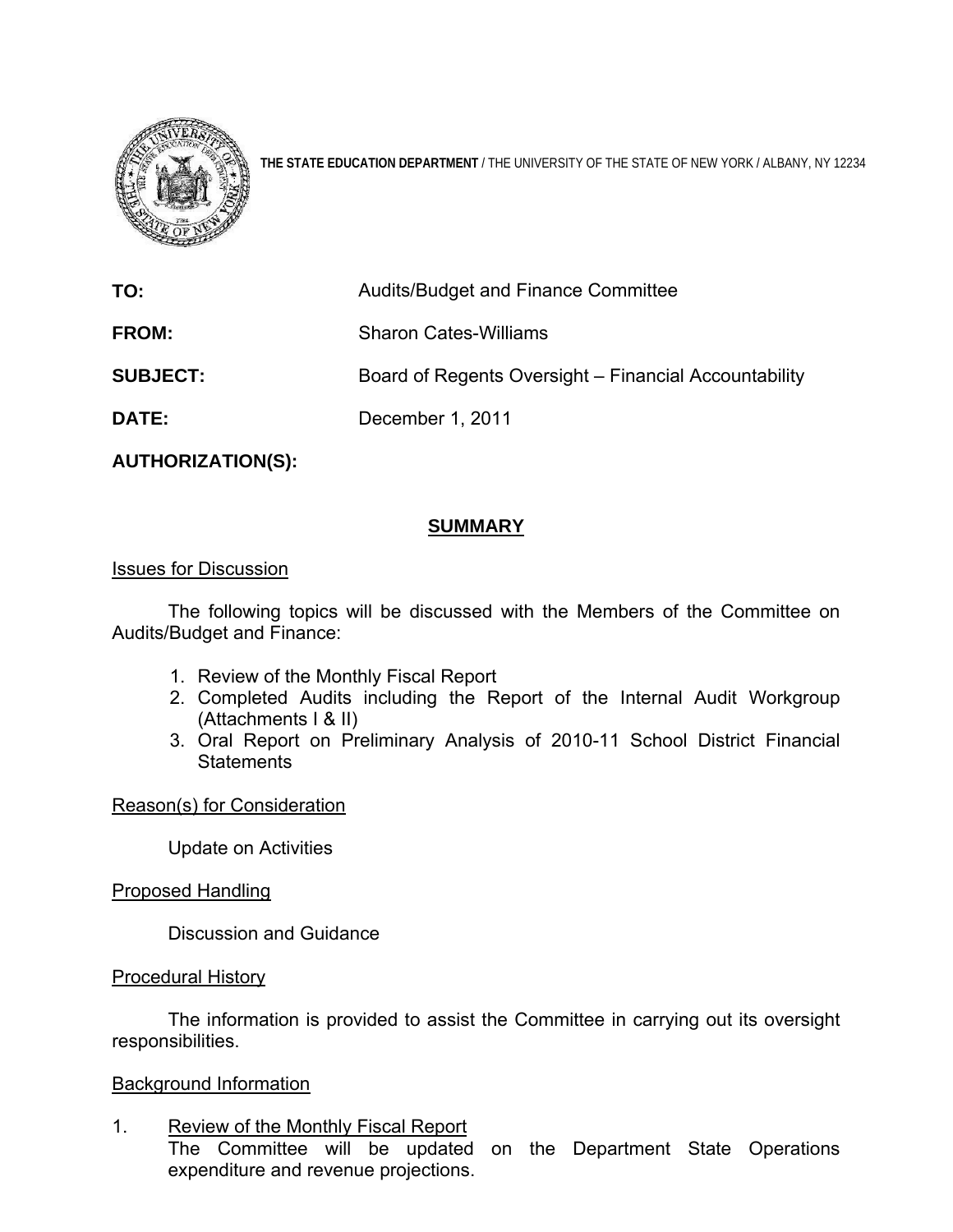2. Completed Audits including the Report of the Internal Audit Workgroup The Committee is being presented with 16 audits this month. (Attachments I & II)

Audits are provided as follows:

Office of Audit Services

 Westbury Union Free School District ARRA Wyandanch Union Free School District ARRA

Office of the State Comptroller

Brighter Choice Charter School for Boys Center Moriches Union Free School District Clinton Central School District Dover Union Free School District Harrison Central School District Hudson Falls Central School District Jordan-Elbridge Central School District North Shore Central School District Oakfield-Alabama Central School District Perry Central School District Peru Central School District Webster Central School District

City of New York Office of the Comptroller

Department of Education's Compliance with the Physical Education Regulations in Elementary Schools

Department of Education's Planning and Allocation of funds to Community-Based Organizations for the Universal Pre-Kindergarten Program

# 3. Oral Report on Preliminary Analysis of School Districts 2010-11 Financial **Statements**

The Office of Audit Services receives and analyzes all school district financial statements. The Committee will be briefed on the preliminary results of the analysis.

# Recommendation

For items one (Review of the Monthly Fiscal Report), two (Completed Audits), and three (Oral Report on Preliminary Analysis of School Districts 2010-11 Financial Statements) no further action is recommended.

# Timetable for Implementation

N/A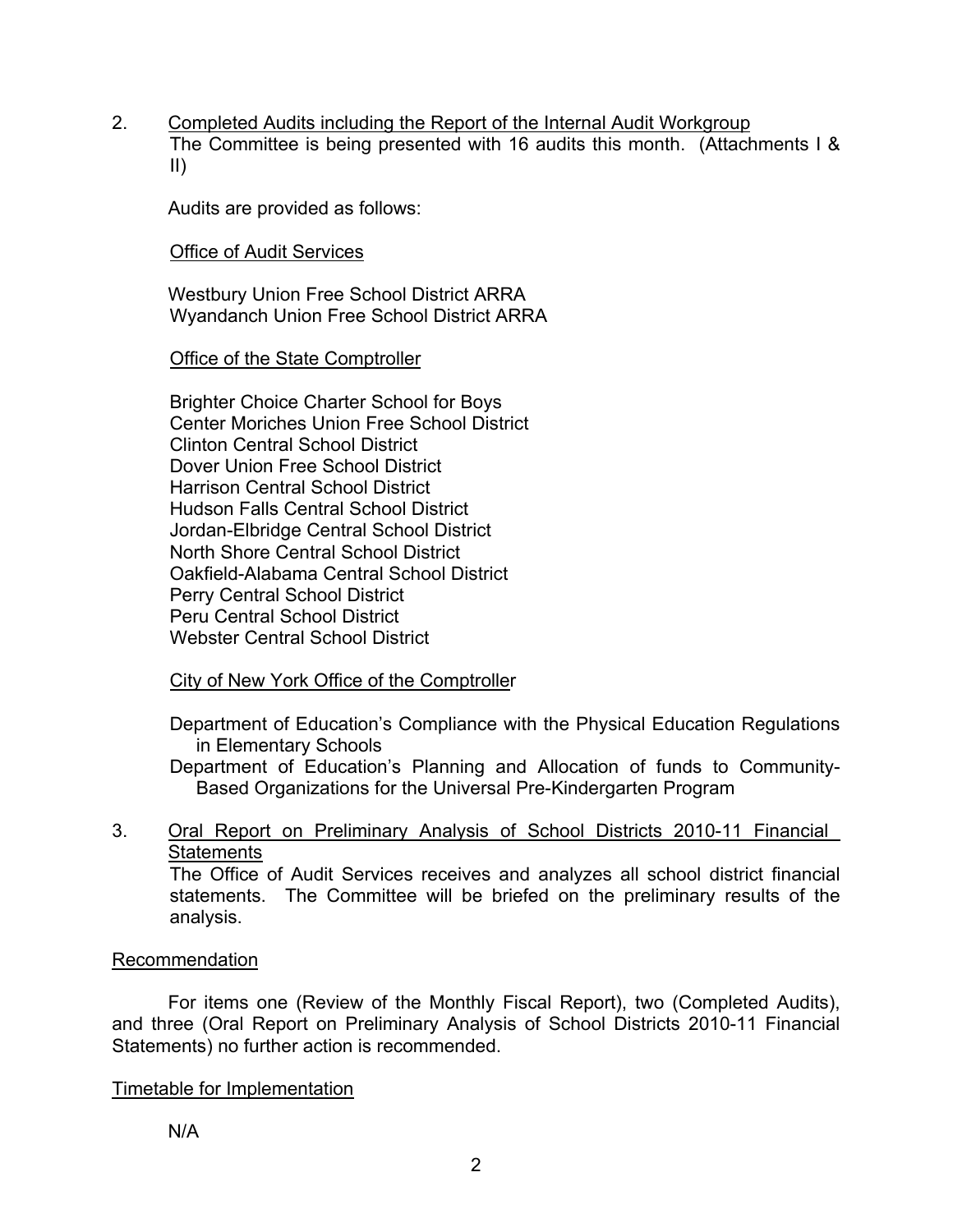The following materials are attached:

- Report of the Internal Audit Workgroup (Attachment I)
- Summary of Audit Findings Including Audit Abstracts (Attachment II)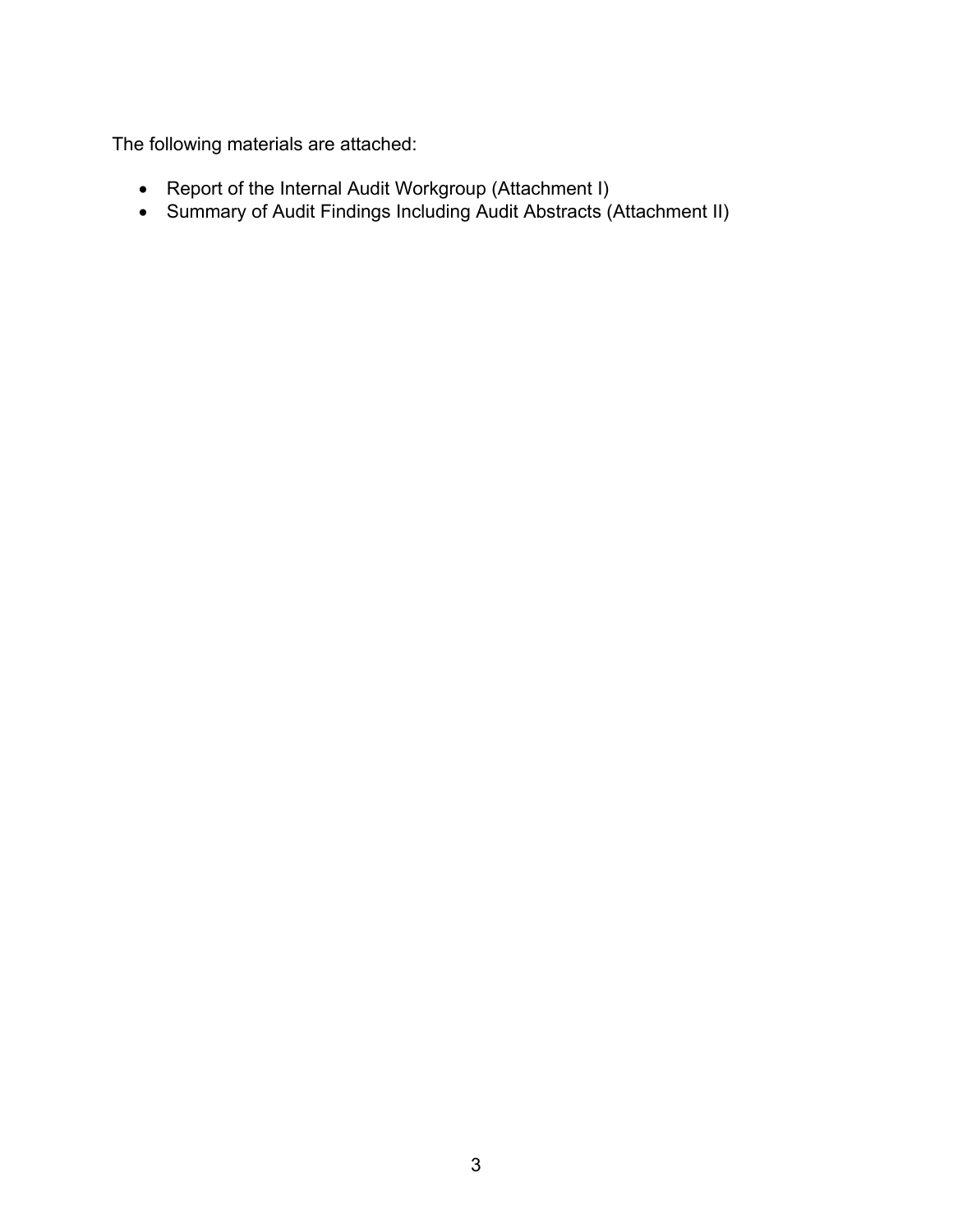# Attachment I

#### **Regents Committee on Audits/Budget and Finance December 2011 Review of Audits Presented Department's Internal Audit Workgroup**

#### Newly Presented Audits

We reviewed the 16 audits that are being presented to the Committee this month. Two of the audits were issued by the Office of Audit Services (OAS), twelve by the Office of the State Comptroller (OSC), and two by the City of New York's Office of the Comptroller. Fifteen of the audits were of school districts including two of the New York City Department of Education. The remaining audit was of a Charter school. That audit represents the first of a series of charter school audits being conducted by the Office of the State Comptroller.

The findings were in the areas of information technology, budgeting, procurement, payroll, cash, compliance with ARRA requirements, and the provision of physical education and universal pre-k services.

The Department has issued letters to the auditees, reminding them of the requirement to submit corrective action plans to the Department and OSC within 90 days of their receipt of the audit report.

The Department's Internal Audit Workgroup identified several of the audits for further review and follow-up. The Office of Educational Management Services will review property tax report card information when received for those districts cited for poor budgeting practices. The property tax report card for 2012-13 will include tax cap information. The audits involving the provisions of physical education and universal prek services have been sent to the appropriate program office.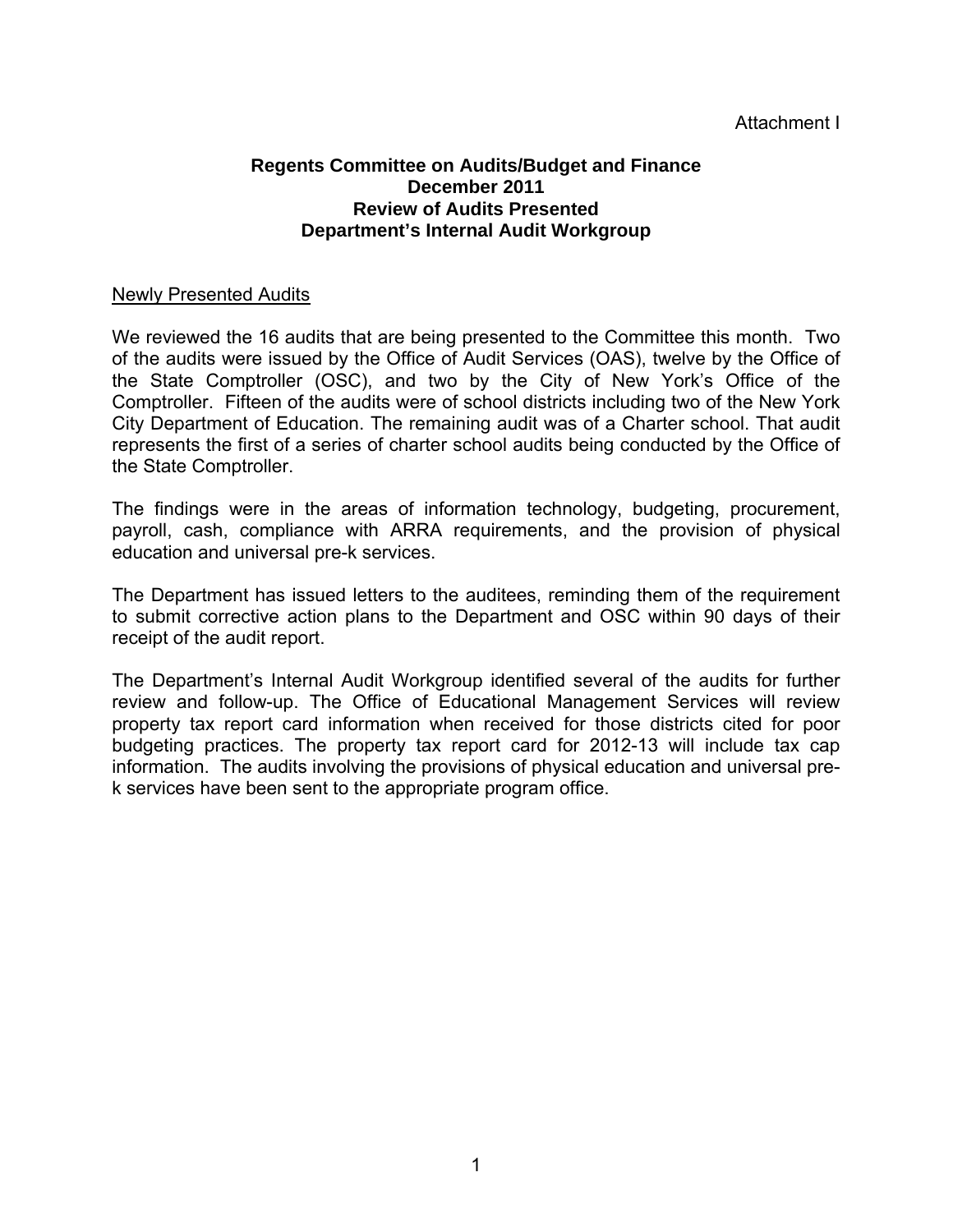#### Attachment II

|                                                      | Procurement    | Claims<br>Processing | Payroll | Cash         | Tinanuar<br>Reporting | Information<br>Technology | Segregation of<br>Duties | <b>Budgeting</b>        | Other     |
|------------------------------------------------------|----------------|----------------------|---------|--------------|-----------------------|---------------------------|--------------------------|-------------------------|-----------|
| Audit                                                |                |                      |         |              |                       |                           |                          |                         |           |
| <b>Office of Audit Services</b>                      |                |                      |         |              |                       |                           |                          |                         |           |
| * Westbury Union Free School District (footnote 1)   |                |                      |         |              |                       |                           |                          |                         | ٦         |
| * Wyandanch Union Free School District (footnote 1)  |                |                      |         |              |                       |                           |                          |                         |           |
| <b>Office of the State Comptroller</b>               |                |                      |         |              |                       |                           |                          |                         |           |
| <b>Brighter Choice Charter School For Boys</b>       |                | V                    |         |              |                       |                           |                          |                         |           |
| <b>Center Moriches Union Free School District</b>    | V              |                      |         |              |                       | V                         |                          | $\sqrt{}$               |           |
| <b>Clinton Central School District</b>               |                |                      |         |              | V                     |                           |                          |                         |           |
| Dover Union Free School District                     |                |                      |         | $\sqrt{}$    |                       | V                         |                          | $\sqrt{}$               |           |
| * Harrison Central School District (footnote 2)      |                |                      | V       |              |                       |                           |                          |                         | $\sqrt{}$ |
| <b>Hudson Falls Central School District</b>          |                |                      | V       |              |                       | V                         |                          | $\sqrt{ }$              |           |
| Jordan-Elbridge Central School District              |                |                      |         |              |                       |                           | √                        |                         |           |
| <b>North Shore Central School District</b>           | V              |                      |         | V            |                       | V                         |                          |                         |           |
| Oakfield-Alabama Central School District             |                |                      |         | V            |                       | V                         |                          |                         |           |
| <b>Perry Central School District</b>                 |                |                      |         |              |                       |                           |                          | V                       |           |
| <b>Peru Central School District</b>                  |                |                      |         |              |                       |                           |                          | $\sqrt{}$               |           |
| <b>Webster Central School District</b>               |                |                      | V       |              |                       |                           |                          |                         |           |
| <b>New York City Office of the Comptroller</b>       |                |                      |         |              |                       |                           |                          |                         |           |
| * New York City Department of Education (footnote 3) |                |                      |         |              |                       |                           |                          |                         | ٦         |
| * New York City Department of Education (footnote 4) |                |                      |         |              |                       |                           |                          |                         |           |
| December 2011                                        | $\overline{2}$ | 1                    | 3       | $\mathbf{3}$ | 1                     | 6                         | 1                        | $\overline{\mathbf{5}}$ | 5         |

1. American Recovery and Reinvestment Act (ARRA) Funds 2. Custodial Operations

3. Physical Education Regulations

4. Universal Pre-K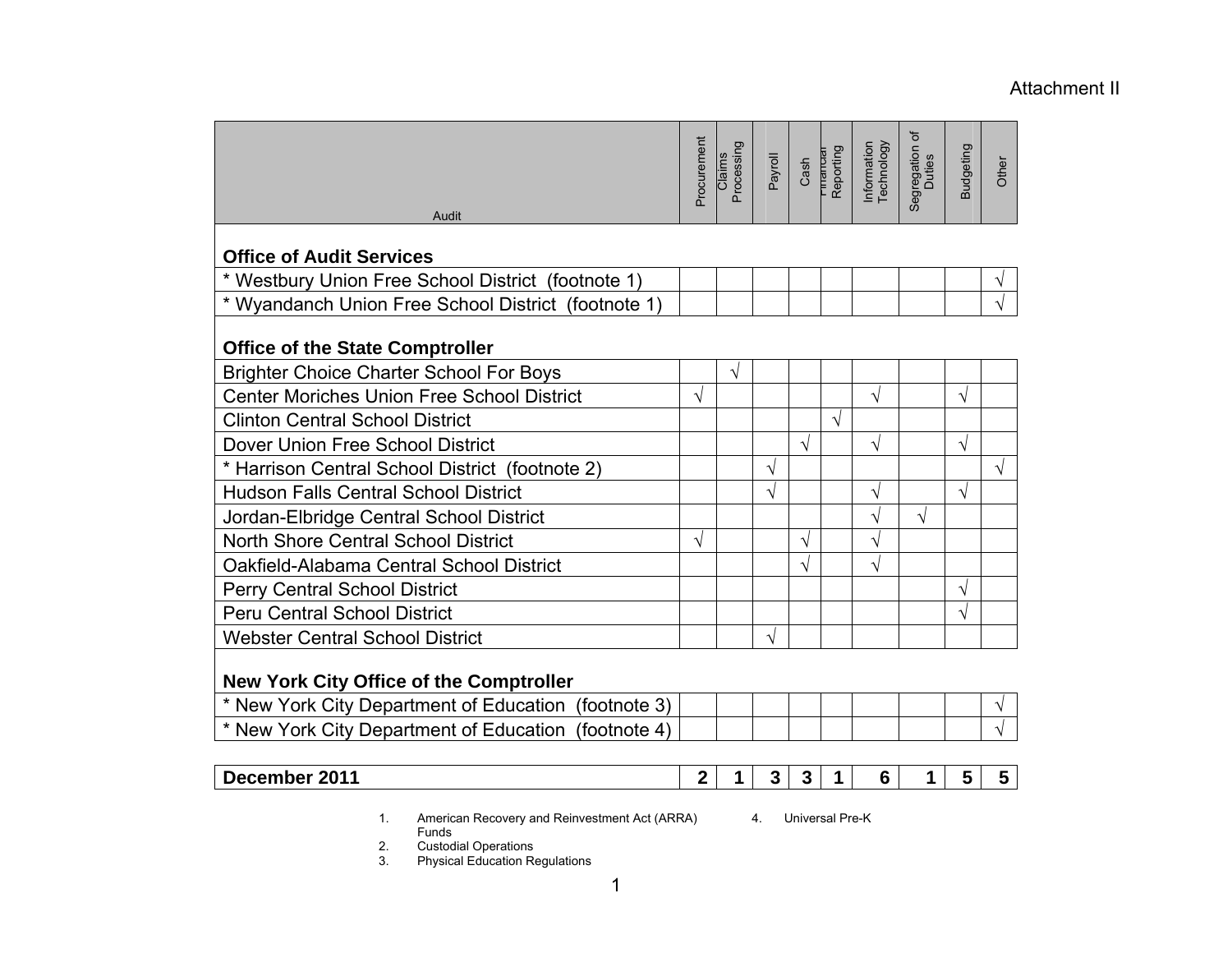The Department's Internal Audit Workgroup met to review each of the audits being presented this month. Letters will be sent to all of the auditees reminding them of the requirement to submit a corrective action plan.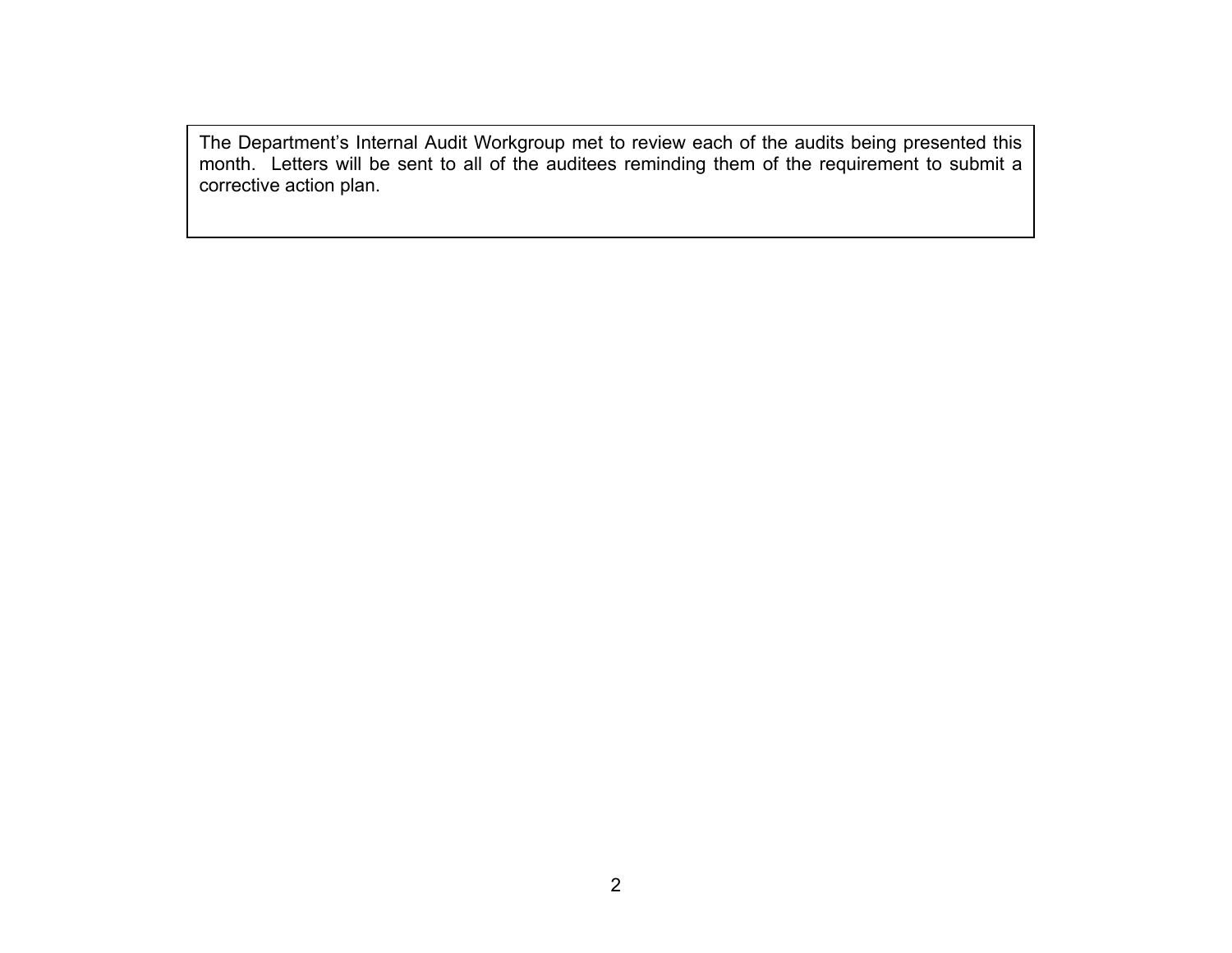| <b>Office of Audit Services</b>                      |                                                                                                                                                                                                                                                                                                                                                                                                                                                                                                                                                                                                                                                                                                                                                                                                                                                                                                                                                                                                                                                                                                                                                                                                                                                     |                                                                     |  |
|------------------------------------------------------|-----------------------------------------------------------------------------------------------------------------------------------------------------------------------------------------------------------------------------------------------------------------------------------------------------------------------------------------------------------------------------------------------------------------------------------------------------------------------------------------------------------------------------------------------------------------------------------------------------------------------------------------------------------------------------------------------------------------------------------------------------------------------------------------------------------------------------------------------------------------------------------------------------------------------------------------------------------------------------------------------------------------------------------------------------------------------------------------------------------------------------------------------------------------------------------------------------------------------------------------------------|---------------------------------------------------------------------|--|
| <b>Audit</b>                                         | <b>Major Finding(s)</b>                                                                                                                                                                                                                                                                                                                                                                                                                                                                                                                                                                                                                                                                                                                                                                                                                                                                                                                                                                                                                                                                                                                                                                                                                             | <b>Recommendation/Response</b>                                      |  |
| <b>Westbury Union Free</b><br><b>School District</b> | Westbury submitted their first claim for ESF for the 2009-10<br>school year on December 7, 2009, and claimed \$1,029,559                                                                                                                                                                                                                                                                                                                                                                                                                                                                                                                                                                                                                                                                                                                                                                                                                                                                                                                                                                                                                                                                                                                            | 4 recommendations                                                   |  |
| <b>Uuse of American</b>                              | on line 3 as project cash expenditures to-date. The amount                                                                                                                                                                                                                                                                                                                                                                                                                                                                                                                                                                                                                                                                                                                                                                                                                                                                                                                                                                                                                                                                                                                                                                                          | report's<br>recommendations<br>The                                  |  |
| <b>Recovery and</b>                                  | claimed was based on an estimate and not actual                                                                                                                                                                                                                                                                                                                                                                                                                                                                                                                                                                                                                                                                                                                                                                                                                                                                                                                                                                                                                                                                                                                                                                                                     | focused<br>strengthening<br>on<br>the                               |  |
| <b>Reinvestment Act</b>                              | expenditures. The amount of the actual expenditures as of the                                                                                                                                                                                                                                                                                                                                                                                                                                                                                                                                                                                                                                                                                                                                                                                                                                                                                                                                                                                                                                                                                                                                                                                       | policies and procedures pertaining                                  |  |
| (ARRA) funds awarded                                 | date when the FS-25 was signed could not be determined;                                                                                                                                                                                                                                                                                                                                                                                                                                                                                                                                                                                                                                                                                                                                                                                                                                                                                                                                                                                                                                                                                                                                                                                             | to the District's use of ARRA funds.                                |  |
| for the July, 1 2009 $-$                             | however, Department control systems limited the payment to                                                                                                                                                                                                                                                                                                                                                                                                                                                                                                                                                                                                                                                                                                                                                                                                                                                                                                                                                                                                                                                                                                                                                                                          |                                                                     |  |
| <b>June 30, 2010 school</b><br>year.                 | \$908,791 which was 70 percent of the approved budget.                                                                                                                                                                                                                                                                                                                                                                                                                                                                                                                                                                                                                                                                                                                                                                                                                                                                                                                                                                                                                                                                                                                                                                                              | District agreed with<br>the<br>The<br>recommendations<br>and<br>has |  |
| <b>ARRA-0411-28</b><br><b>10th Judicial District</b> | The District did not post ARRA-ESF expenditures to ARRA<br>cost centers until March 31, 2010, nine months after the start<br>of the grant period. The District had a process in place to<br>certify time and effort for employees. However, the personnel<br>activity reports for one employee who worked on multiple cost<br>objectives were not prepared at least monthly to coincide with<br>one or more pay periods as required by A-87.<br>The District's cash management policy does not adequately<br>address compliance with federal requirements that include a<br>process for minimizing time elapsing between receipt and<br>disbursement of funds and remitting interest earned on<br>federal funds in excess of \$100 annually. Their guidelines<br>state that in the unlikely event funds are received in excess of<br>expenditures, the federal requirement for minimizing the time<br>elapsing between receipt and disbursement of funds must be<br>recognized. It does not give a process for how this<br>requirement will be addressed or that this requirement is in<br>effect for all funds, not just those exceeding costs. Their<br>guidelines also do not provide a process for calculating or<br>remitting interest earned. | implemented corrective action.                                      |  |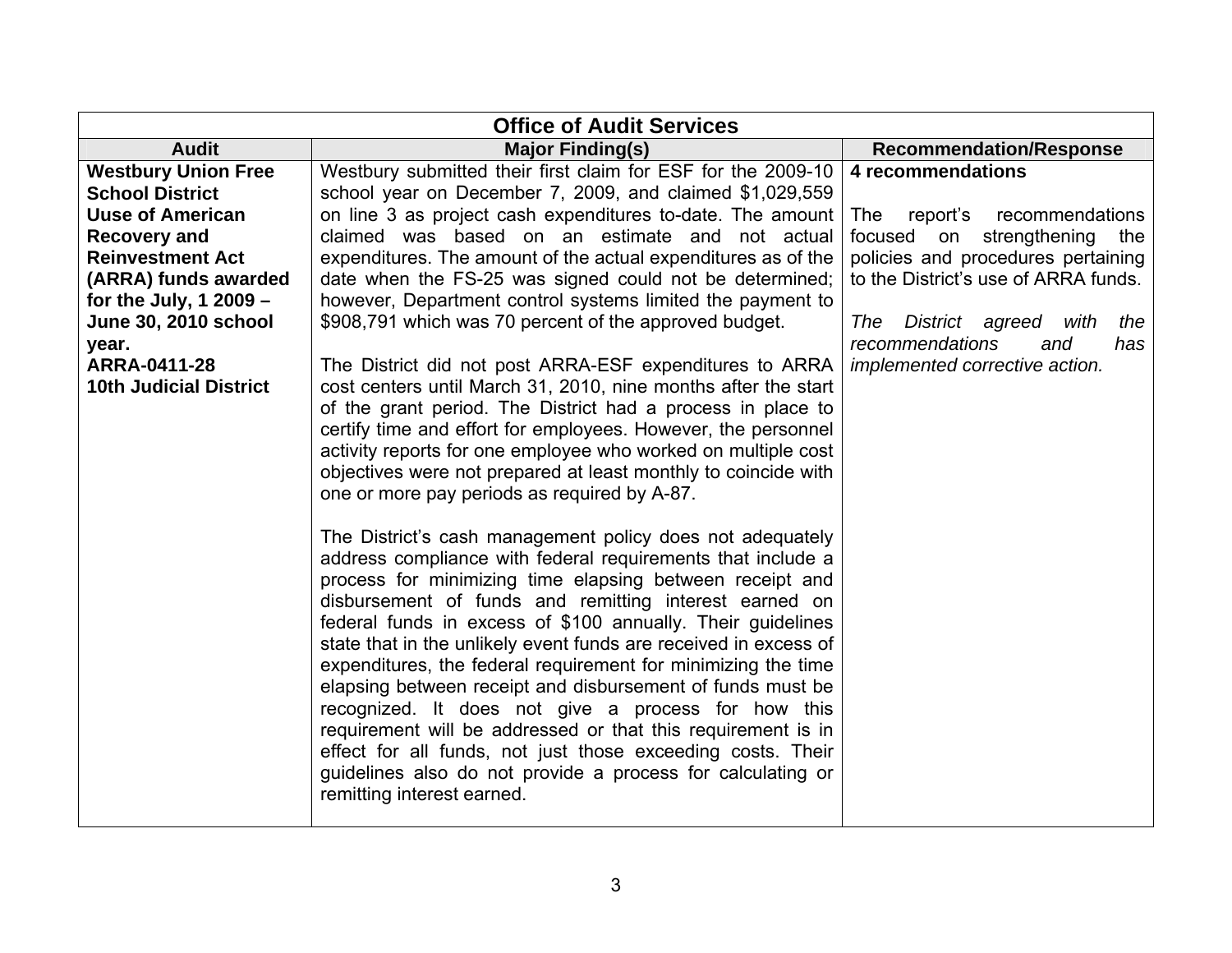|                                                                                                                                                                                                                                                                        | However, the analysis of revenue received and expenditures<br>incurred for all federal funds during the 2009-10 school year<br>showed that the District did not earn interest exceeding \$100<br>for that period because all funds are held in a non-interest<br>earning account                                                                                                                                                                                                                                                                                                                                                                                                                                                                                                                             |                                                                                                                                                                                                                               |
|------------------------------------------------------------------------------------------------------------------------------------------------------------------------------------------------------------------------------------------------------------------------|--------------------------------------------------------------------------------------------------------------------------------------------------------------------------------------------------------------------------------------------------------------------------------------------------------------------------------------------------------------------------------------------------------------------------------------------------------------------------------------------------------------------------------------------------------------------------------------------------------------------------------------------------------------------------------------------------------------------------------------------------------------------------------------------------------------|-------------------------------------------------------------------------------------------------------------------------------------------------------------------------------------------------------------------------------|
| <b>Wyandanch Union Free</b><br><b>School District</b><br>Use of American<br><b>Recovery and</b><br><b>Reinvestment Act</b><br>(ARRA) funds awarded<br>for the July, $12009 -$<br><b>June 30, 2010 school</b><br>year.<br>ARRA-0211-25<br><b>10th Judicial District</b> | It was determined that the District deducted \$580 from one<br>employee's ARRA-ESF payroll amount; however, this<br>expenditure was included in the total amount reported for<br>ARRA-ESF.<br>Although the District had an approved budget of \$275,524 for<br>ARRA-IDEA 611, the District only appropriated \$234,195 to<br>that fund. Consequently, the unencumbered balance for<br>ARRA-IDEA 611 in the District's accounting system<br>inaccurately appeared as negative \$41,324.<br>Further, on December 24, 2009, the Federal Department of<br>Education issued Guidance for Grantees and Auditors on the<br>State Fiscal Stabilization Fund Program which states that an<br>entity that receives SFSF funds must maintain records that<br>separately track and account for those funds. The District | 8 recommendations<br>The<br>recommendations<br>report's<br>focused on strengthening the<br>policies and procedures pertaining<br>to the District's use of ARRA funds.<br>The District has not yet responded<br>to the report. |
|                                                                                                                                                                                                                                                                        | claimed salaries and benefits in their SFSF Final Expenditure<br>Report. However, the benefit portion of what was reported<br>was not posted to the SFSF account codes.<br>The District also paid one employee in part from ARRA-IDEA<br>611 and from the general fund. The personnel activity report<br>for this employee was for July 1, 2009 through June 30, 2010<br>and was signed April 1, 2011 by the principal/supervisor.<br>Personnel activity reports for this employee were not<br>prepared at least monthly to coincide with one or more pay<br>periods, did not account for the total activity for which the<br>employee was compensated, and were not signed by the                                                                                                                           |                                                                                                                                                                                                                               |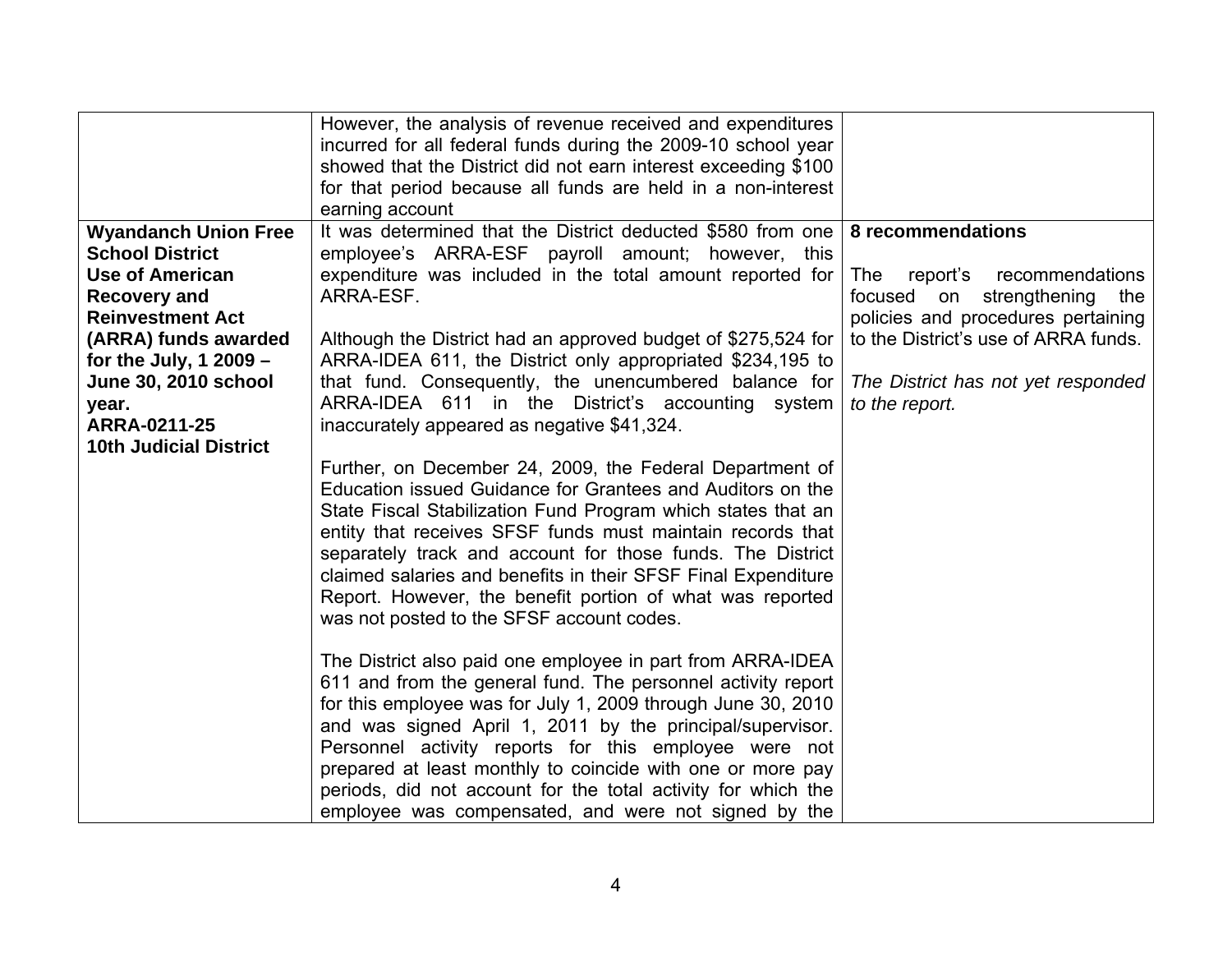|                                | employee as required by A-87.                                   |                                      |
|--------------------------------|-----------------------------------------------------------------|--------------------------------------|
|                                | Finally, the District did have a process for minimizing time    |                                      |
|                                | elapsing between receipt and disbursement of funds, but did     |                                      |
|                                | not have a process to address the remittance of any interest    |                                      |
|                                | earned annually in excess of \$100 on federal funds.            |                                      |
|                                |                                                                 |                                      |
|                                | <b>Office of the State Comptroller</b>                          |                                      |
| <b>Audit</b>                   | <b>Major Finding(s)</b>                                         | <b>Recommendation/Response</b>       |
| <b>Brighter Choice Charter</b> | The School paid claims totaling \$329,017 before they were      | 2 recommendations                    |
| <b>School For Boys</b>         | audited. The failure to audit claims prior to payment resulted  |                                      |
| <b>Financial Operations</b>    | in the School overpaying two vendors by \$8,319, and it also    | The<br>report's<br>recommendations   |
| 2011M-168                      | increases the risk that the School could pay for goods that are | strengthening<br>focused on<br>the   |
| <b>3rd Judicial District</b>   | not received, services that are not rendered, and claims that   | policies and procedures pertaining   |
|                                | are not legitimate, reasonable, or for proper School purposes.  | to the processing of claims and      |
|                                | Further, the School paid six claims totaling \$85,215, of 51    | resident school district buildings.  |
|                                | claims examined, later than the 60-day time period that its     |                                      |
|                                | purchasing policy required claims to be paid within. For        | The School officials agreed with the |
|                                | example, the School paid a \$15,462 invoice for health          | recommendations<br>and<br>have       |
|                                | insurance 93 days after the invoice was dated. It is important  | indicated that they will implement   |
|                                | for School officials to ensure that claims are approved and     | corrective action.                   |
|                                | paid by the due date to avoid late fees and to take advantage   |                                      |
|                                | of any discounts offered for timely payment of claims.          |                                      |
| <b>Center Moriches Union</b>   | During the 2009-10 fiscal year, the District's purchasing agent | 9 recommendations                    |
| <b>Free School District</b>    | routinely<br>approved<br>purchases<br>without<br>available      |                                      |
| <b>Internal Controls Over</b>  | appropriations, and the Superintendent did not make budget      | report's recommendations<br>The      |
| <b>Selected Financial</b>      | transfers throughout the year or submit them to the Board for   | strengthening the<br>focused on      |
| <b>Activities</b>              | approval, as required. Instead, District officials waited until | policies and procedures pertaining   |
| 2011M-140                      | June 30, 2010 to make \$3.1 million in budget transfers; these  | to purchasing, budget transfers,     |
| <b>10th Judicial District</b>  | transfers included correcting 75 budget line items that had     | and information technology.          |
|                                | been over-expended by a total of \$2.6 million throughout the   |                                      |
|                                | year. While the Board received monthly budget status reports    | District officials agreed with the   |
|                                | throughout the year, Board members did not address              | recommendations<br>have<br>and       |
|                                | negative balances in budget line items. In addition, the        | indicated that they will implement   |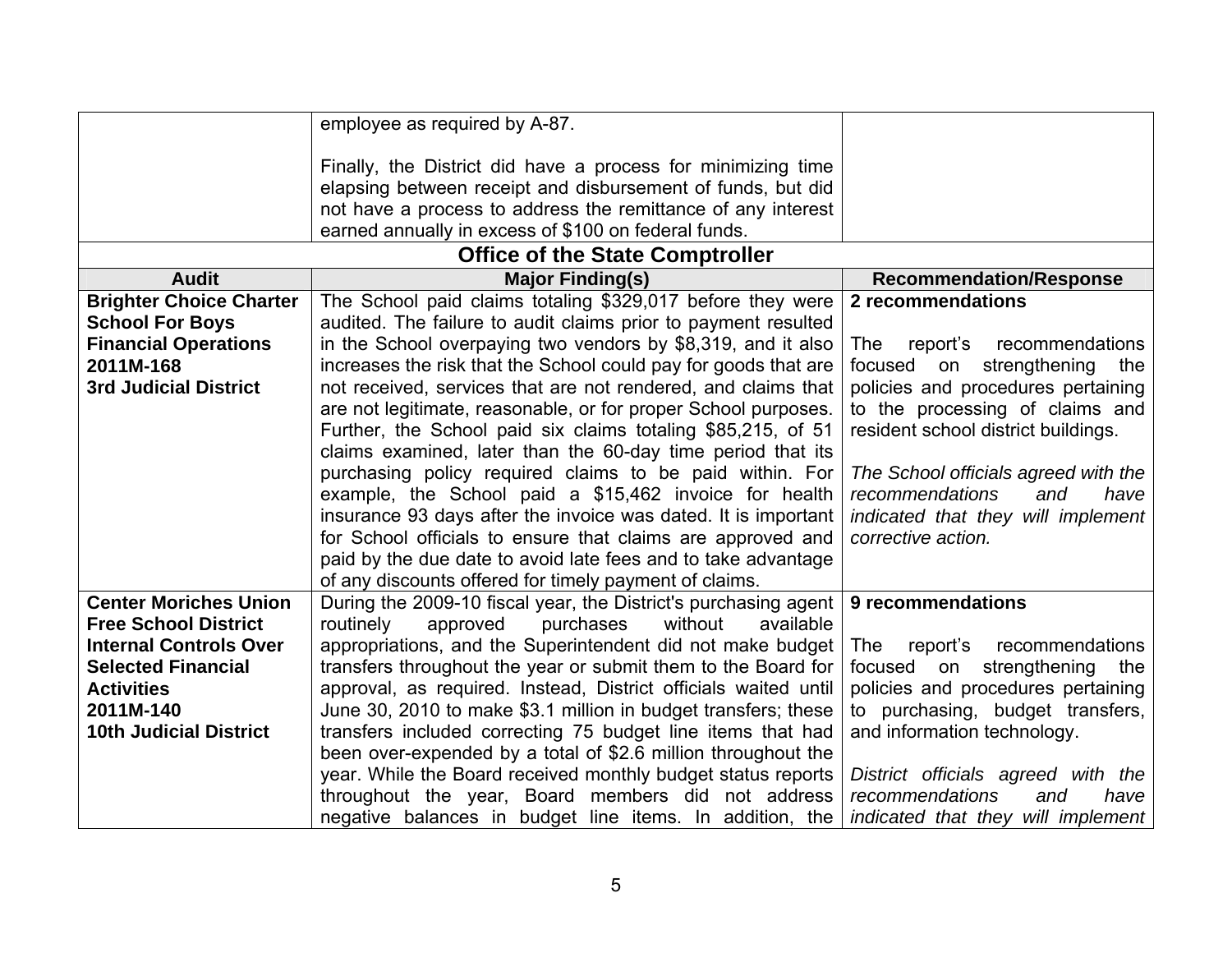|                               | purchasing agent did not ensure that the District solicited<br>price quotes for four of the 10 purchases, totaling \$8,461, as<br>required by the Board-adopted policy and procedures.                                | corrective action.                                       |
|-------------------------------|-----------------------------------------------------------------------------------------------------------------------------------------------------------------------------------------------------------------------|----------------------------------------------------------|
|                               | Finally, the District does not have comprehensive IT policies<br>and written procedures in place that adequately address all<br>major areas of IT operations and inform employees on how<br>computers should be used. |                                                          |
| <b>Clinton Central School</b> | District officials financed construction and legal costs                                                                                                                                                              | 3 recommendations                                        |
| <b>District</b>               | associated with a capital project by recording improper inter-                                                                                                                                                        |                                                          |
| <b>Financial Condition</b>    | fund loans to the capital project fund. As a result, available                                                                                                                                                        | <b>The</b><br>report's<br>recommendations                |
| 2011M-133                     | fund balance was consistently overstated. Because the                                                                                                                                                                 | focused<br>strengthening<br>on<br>the                    |
| <b>5th Judicial District</b>  | capital project fund did not have the financial resources to                                                                                                                                                          | policies and procedures pertaining                       |
|                               | repay more than \$1 million inter-fund loans, we calculated                                                                                                                                                           | to the District's financial condition.                   |
|                               | that the reported fund balance of \$1.5 million at June 30,                                                                                                                                                           |                                                          |
|                               | 2010 was actually about \$497,000.                                                                                                                                                                                    | The<br>District agreed<br>the<br>with                    |
|                               |                                                                                                                                                                                                                       | recommendations<br>and<br>has                            |
|                               | Also, officials have annually issued revenue anticipation notes<br>(RANs) to finance District operations. The District currently                                                                                      | indicated that they will implement<br>corrective action. |
|                               | lacks the fiscal resources to properly comply with the statutory                                                                                                                                                      |                                                          |
|                               | requirements for issuing RANs and still pay District bills.                                                                                                                                                           |                                                          |
| <b>Dover Union Free</b>       | District officials prepared and presented general fund budgets                                                                                                                                                        | <b>18 recommendations</b>                                |
| <b>School District</b>        | that consistently overestimated appropriations. For the three-                                                                                                                                                        |                                                          |
| <b>Internal Controls Over</b> | year period 2007-08 through 2009-10, District officials                                                                                                                                                               | The<br>report's<br>recommendations                       |
| <b>Selected Financial</b>     | overestimated appropriations by a total of \$4.86 million.                                                                                                                                                            | focused on<br>strengthening the                          |
| <b>Operations</b>             | These budgets resulted in operating surpluses of more than                                                                                                                                                            | policies and procedures pertaining                       |
| 2011M-55                      | \$1.1 million in 2008-09 and 2009-10. To manage general fund                                                                                                                                                          | to budgeting controls, cafeteria                         |
| <b>9th Judicial District</b>  | balance levels, officials appropriated fund balance, made                                                                                                                                                             | receipts,<br>information<br>and                          |
|                               | transfers of surplus moneys to various reserves, and                                                                                                                                                                  | technology.                                              |
|                               | accumulated other moneys in a Debt Service Reserve. By                                                                                                                                                                |                                                          |
|                               | appropriating fund balance as a financing source and                                                                                                                                                                  | District officials agreed with the                       |
|                               | transferring moneys to reserves outside the budget process,                                                                                                                                                           | recommendations and they have                            |
|                               | District officials were able to keep fund balance within the                                                                                                                                                          | indicated that they will implement                       |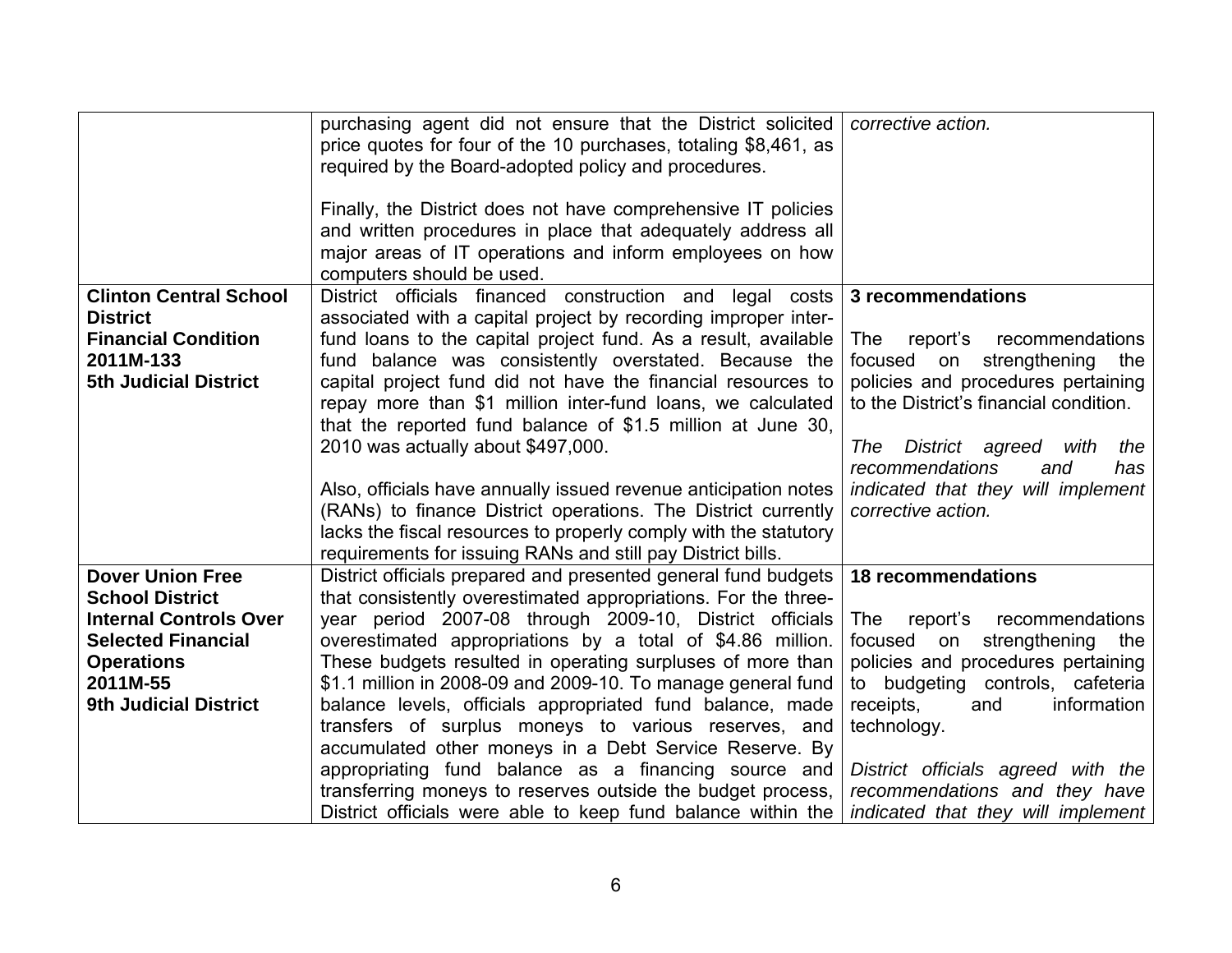|                                | legal limit.                                                                                                                 | corrective action.                     |
|--------------------------------|------------------------------------------------------------------------------------------------------------------------------|----------------------------------------|
|                                | In addition, the District has weaknesses in internal controls                                                                |                                        |
|                                | over daily cafeteria register receipts, prepaid moneys, and                                                                  |                                        |
|                                | vending machine receipts. Finally, District officials need to                                                                |                                        |
|                                | improve internal controls to effectively safeguard the District's                                                            |                                        |
|                                | computer system and data.                                                                                                    |                                        |
| <b>Harrison Central School</b> | The District has been a member of the State-Wide Schools                                                                     | 4 recommendations                      |
| <b>District</b>                | Cooperative Health Plan (SWSCHP) since the inception of                                                                      |                                        |
| <b>Health Insurance Costs</b>  | the consortium about 25 years ago. However, until May 2009,                                                                  | <b>The</b><br>report's recommendations |
| and Custodial Staffing         | there was no evidence that District officials considered                                                                     | strengthening<br>focused on<br>the     |
| <b>Levels and Overtime</b>     | alternative providers of health insurance benefits who could                                                                 | policies and procedures pertaining     |
| <b>Costs</b>                   | offer similar or better benefits at a lower or comparable price.                                                             | to potential health insurance cost     |
| 2011M-123                      | While NYS Insurance Law requires municipal cooperative                                                                       | savings, and custodial operations.     |
| <b>9th Judicial District</b>   | health benefit plans such as SWSCHP to maintain a reserve                                                                    |                                        |
|                                | fund, a review of financial statements for fiscal years 2005-06                                                              | District agreed<br>The<br>with<br>the  |
|                                | through 2009-10 showed that SWSCHP reported fund                                                                             | recommendations and indicated          |
|                                | balances were in excess of the mandated reserves. Excess                                                                     | that they will implement corrective    |
|                                | fund balance increased from \$15.5 million to \$46.3 million, an<br>approximate 198 percentage increase, between 2005-06 and | action.                                |
|                                | 2009-10. Had District officials monitored SWSCHP's fund                                                                      |                                        |
|                                | balance they could have questioned the increasing fund                                                                       |                                        |
|                                | balance and the need for increasing premium rates. The                                                                       |                                        |
|                                | increasing fund balance could have been used in earlier years                                                                |                                        |
|                                | to offset premium rate increases. The District's health                                                                      |                                        |
|                                | insurance benefit costs for the last four fiscal years were                                                                  |                                        |
|                                | compared to a similar health insurance benefits plan. Had                                                                    |                                        |
|                                | District officials investigated alternate providers of health                                                                |                                        |
|                                | insurance benefits, they could have achieved significant cost                                                                |                                        |
|                                | savings. If District officials had sought competition and                                                                    |                                        |
|                                | changed plans in 2006-07, the District and participants could                                                                |                                        |
|                                | have saved approximately \$2.9 million during the last four                                                                  |                                        |
|                                | fiscal years. The District could have saved approximately \$2.7                                                              |                                        |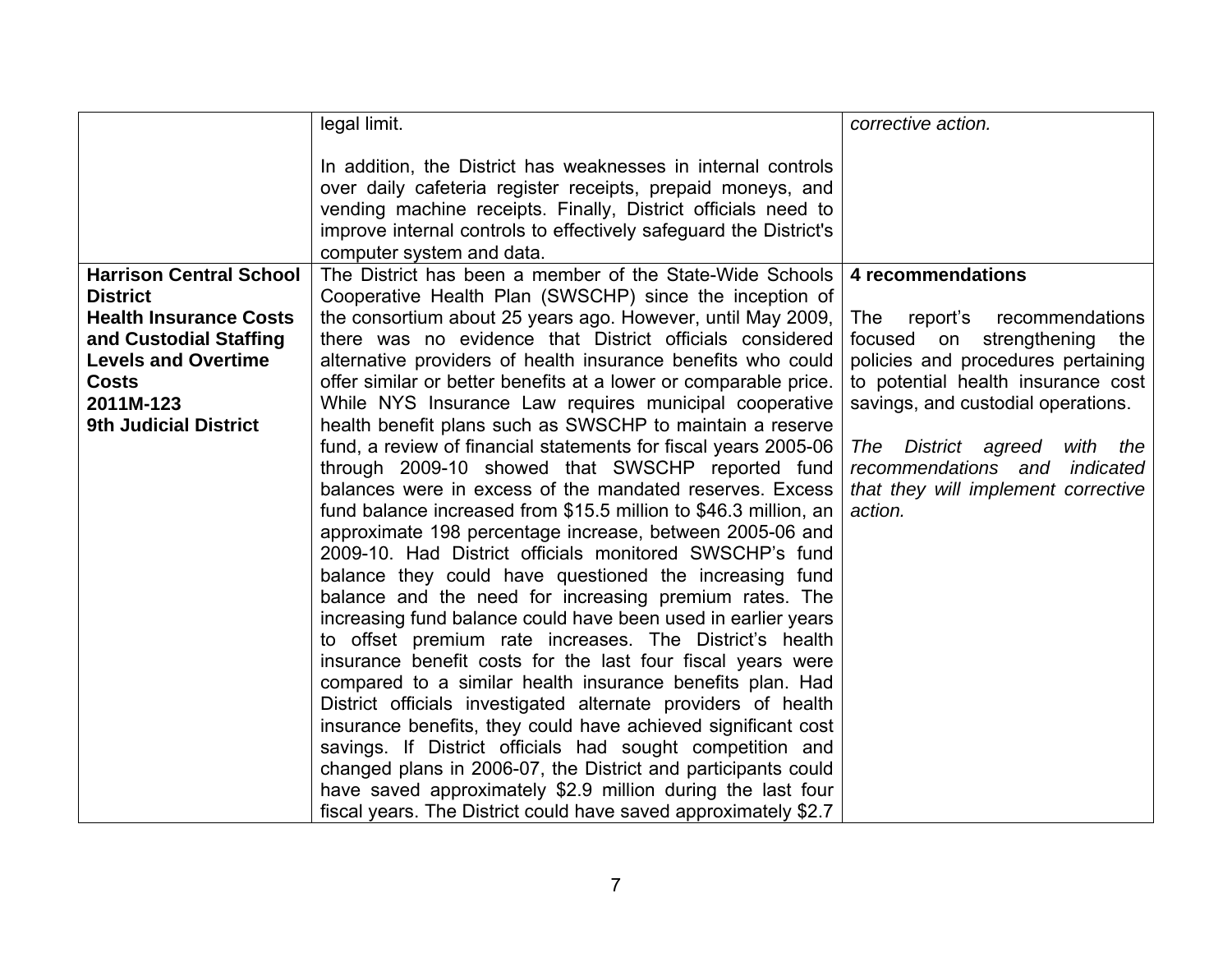|                                                     | million, and employee contributions would have been<br>approximately \$215,000 less.                                         |                                                                           |
|-----------------------------------------------------|------------------------------------------------------------------------------------------------------------------------------|---------------------------------------------------------------------------|
|                                                     | Further, District officials did not use performance measures to                                                              |                                                                           |
|                                                     | effectively and efficiently manage                                                                                           |                                                                           |
|                                                     | staffing levels or have procedures in place to track overtime<br>by category to effectively manage overtime costs for the    |                                                                           |
|                                                     | Department of Facilities (Department). The Department                                                                        |                                                                           |
|                                                     | employs approximately 23 fulltime equivalent (FTE)                                                                           |                                                                           |
|                                                     | custodians more than called for by the American School and                                                                   |                                                                           |
|                                                     | University (ASU) standards. It is estimated that if the                                                                      |                                                                           |
|                                                     | Department's custodial staffing levels were at the ASU                                                                       |                                                                           |
|                                                     | standards, the District could potentially save up to \$1.6 million                                                           |                                                                           |
|                                                     | annually in salaries and benefits. In addition, the Department<br>has not identified approximately \$350,000 of custodial    |                                                                           |
|                                                     | overtime by categories such as mandatory, program related,                                                                   |                                                                           |
|                                                     | and non-program related. As a result, management's ability to                                                                |                                                                           |
|                                                     | monitor custodial workers' overtime is limited.                                                                              |                                                                           |
| <b>Hudson Falls Central</b>                         | During the past three fiscal years District officials routinely                                                              | 10 recommendations                                                        |
| <b>School District</b>                              | overestimated appropriations and underestimated revenues                                                                     |                                                                           |
| <b>Budgeting Practices</b><br>and Internal Controls | even though data was available to help them develop more<br>accurate budget estimates. As a result of these practices, the   | The report's recommendations<br>focused on strengthening<br>the           |
| <b>Over Selected Financial</b>                      | District generated more than \$5.1 million in operating                                                                      | policies and procedures pertaining                                        |
| <b>Activities</b>                                   | surpluses over a three-year period. Further, District officials                                                              | to budget estimates, operating                                            |
| 2011M-96                                            | over-funded an employee benefits accrued liability reserve                                                                   | surpluses, and EBALR.                                                     |
| <b>4th Judicial District</b>                        | (EBALR) by \$3.7 million. The District's continued practice of                                                               |                                                                           |
|                                                     | retaining fund balance in excess of the amount allowed by law<br>and over-funding its EBALR account resulted in the District | District agreed<br>with<br>the<br>The<br>recommendations and<br>indicated |
|                                                     | levying approximately \$5 million more in taxes than were                                                                    | that they will implement corrective                                       |
|                                                     | needed to fund operations for the 2009-10 fiscal year.                                                                       | action.                                                                   |
|                                                     | District officials also need to improve controls over information                                                            |                                                                           |
|                                                     | technology and payroll payments to interim officials.                                                                        |                                                                           |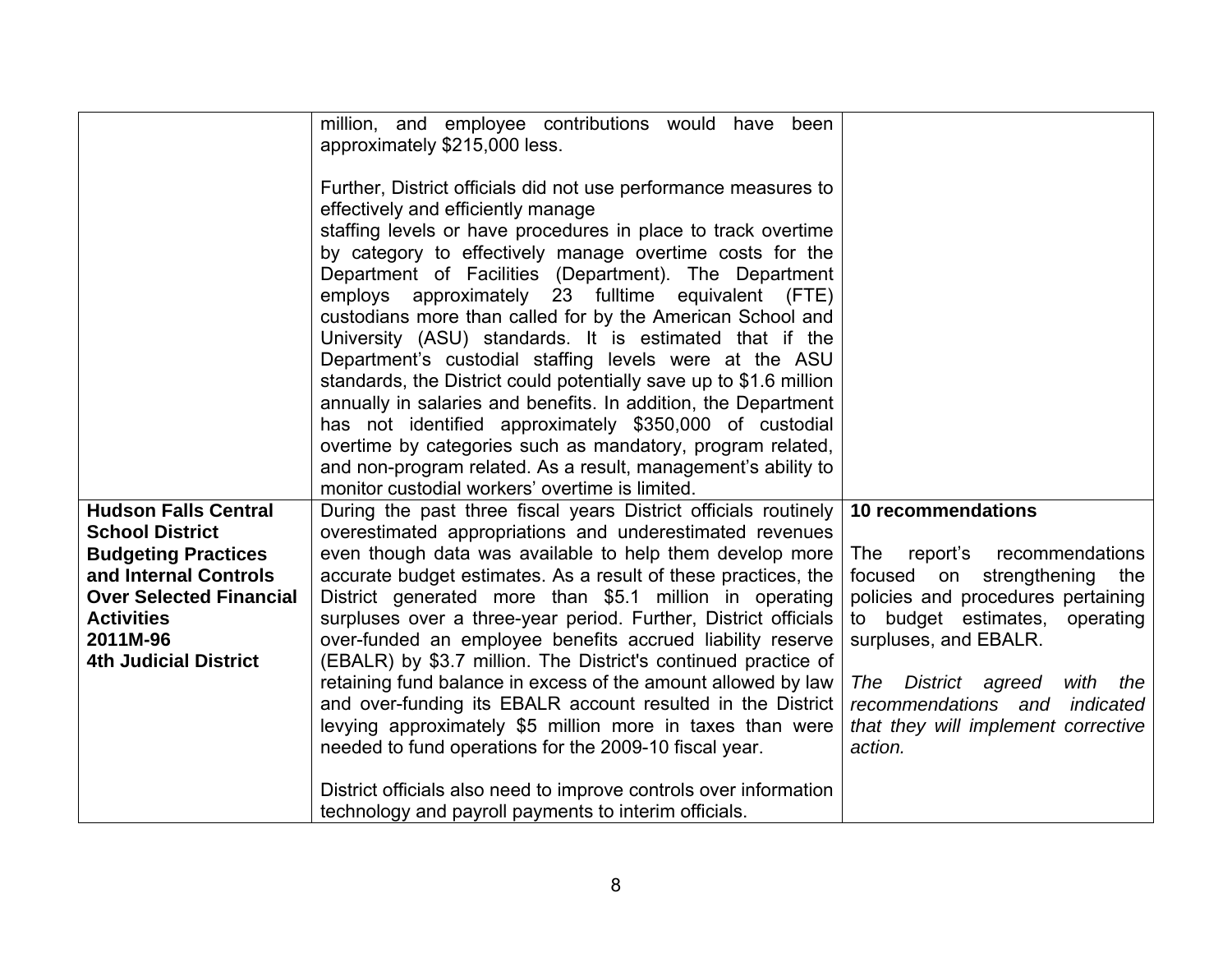| Jordan-Elbridge Central       | District management did not take sufficient action to fully      | 2 recommendations                      |
|-------------------------------|------------------------------------------------------------------|----------------------------------------|
| <b>School District</b>        | implement our prior audit recommendations concerning the         |                                        |
| <b>Internal Controls Over</b> | treasurer's duties, and the Board did not effectively monitor    | report's recommendations<br>The        |
| the Treasury Function         | management's implementation of corrective action. In             | focused<br>strengthening<br>on<br>the  |
| 2011M-178                     | response to the prior audit, management formally assessed        | policies and procedures pertaining     |
| <b>5th Judicial District</b>  | and revised the treasurer's user rights on the computerized      | to the segregation of duties for the   |
|                               | accounting system. However, management did not address           | treasurer,<br>and<br>user<br>access    |
|                               | other risks that resulted from continuing to assign conflicting  | controls.                              |
|                               | job duties to the treasurer such as responsibility for both the  |                                        |
|                               | custody of cash and preparing bank reconciliations.              | The<br>District agreed<br>with<br>the  |
|                               |                                                                  | recommendations<br>and<br>has          |
|                               |                                                                  | indicated that they will implement     |
|                               |                                                                  | corrective action.                     |
| <b>North Shore Central</b>    | The Board has not adopted written policies addressing            | 8 recommendations                      |
| <b>School District</b>        | electronic banking transactions and District officials have not  |                                        |
| <b>Internal Controls Over</b> | developed specific written procedures for wire transfers and     | The recommendations focused on         |
| <b>Selected Financial</b>     | electronic funds transfers. Of the 43 transfers, 5 transfers     | strengthening the policies<br>and      |
| <b>Activities</b>             | totaling \$4,298,702 were not executed in accordance with the    | pertaining<br>procedures<br>to<br>wire |
| 2011M-162                     | District's informal procedures.                                  | transfers, procuring professional      |
| <b>10th Judicial District</b> |                                                                  | information<br>services,<br>and        |
|                               | District officials did not always solicit competition by issuing | technology.                            |
|                               | RFPs when obtaining professional services as prescribed by       |                                        |
|                               | the District's procurement policy. Fourteen professional         | District officials agreed with the     |
|                               | service contracts totaling \$667,023 were tested, and it was     | recommendations and indicated          |
|                               | found that District officials did not request RFPs for 5         | that they will implement corrective    |
|                               | contracts totaling \$190,475.                                    | action.                                |
|                               |                                                                  |                                        |
|                               | Finally, District officials have not implemented comprehensive   |                                        |
|                               | information technology (IT) policies and procedures to           |                                        |
|                               | sufficiently assign responsibility for access to the financial   |                                        |
|                               | software system, and to require the monitoring of remote         |                                        |
|                               | access activities.                                               |                                        |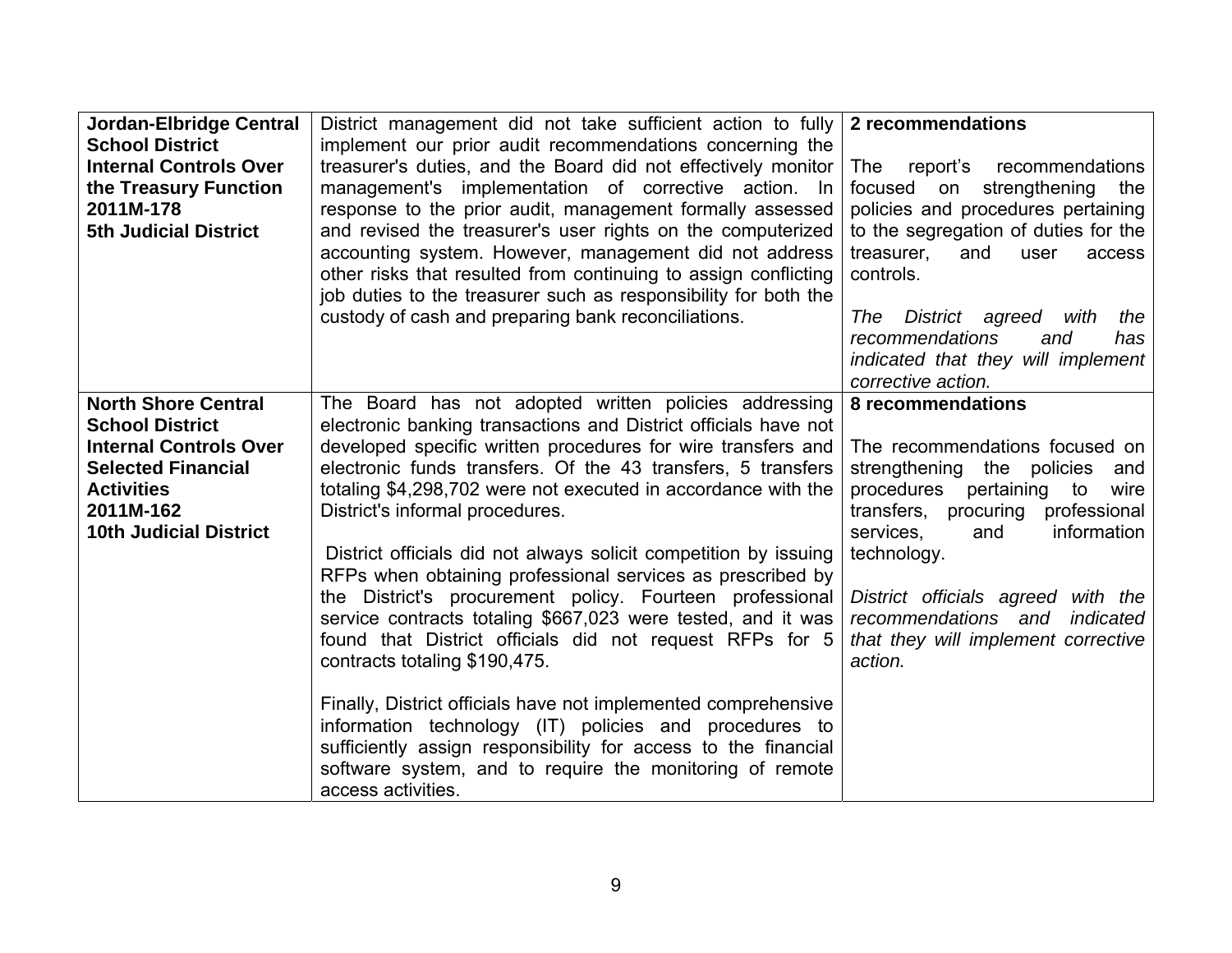| Oakfield-Alabama<br><b>Central School District</b><br><b>Internal Controls Over</b><br><b>Financial Operations -</b><br><b>Audit Follow Up</b><br>2007M-184-F<br><b>8th Judicial District</b> | The initial audit was dated November 30, 2007, and the report<br>identified certain conditions and opportunities for District<br>management's review and consideration.<br>To further the policy of providing assistance to local<br>governments, the District was revisited on September 23,<br>2011 to review their progress in implementing<br>the<br>recommendations.                                                      | Of the ten audit recommendations,<br>eight were fully implemented and<br>two were partially implemented.<br>The District agreed<br>with<br>the<br>recommendations and agreed to<br>implement corrective action. |
|-----------------------------------------------------------------------------------------------------------------------------------------------------------------------------------------------|--------------------------------------------------------------------------------------------------------------------------------------------------------------------------------------------------------------------------------------------------------------------------------------------------------------------------------------------------------------------------------------------------------------------------------|-----------------------------------------------------------------------------------------------------------------------------------------------------------------------------------------------------------------|
|                                                                                                                                                                                               | The recommendations that were partially implemented<br>pertained to the cash disbursement process and financial<br>software training.                                                                                                                                                                                                                                                                                          |                                                                                                                                                                                                                 |
| <b>Perry Central School</b><br><b>District</b>                                                                                                                                                | The Board and District officials have not properly managed<br>fund balance in accordance with statute. The District has                                                                                                                                                                                                                                                                                                        | <b>7 recommendations</b>                                                                                                                                                                                        |
| <b>Fund Balance and</b>                                                                                                                                                                       | accumulated approximately \$5.5 million in excess fund                                                                                                                                                                                                                                                                                                                                                                         | report's recommendations<br>The                                                                                                                                                                                 |
| <b>Reserves</b><br>2011M-126                                                                                                                                                                  | balance and unnecessary reserves that could be better used<br>for the benefit of taxpayers. Because the Board and District                                                                                                                                                                                                                                                                                                     | focused on strengthening<br>the<br>policies and procedures pertaining                                                                                                                                           |
| <b>8th Judicial District</b>                                                                                                                                                                  | routinely overestimated<br>officials<br>expenditures<br>and                                                                                                                                                                                                                                                                                                                                                                    | to fund balance.                                                                                                                                                                                                |
|                                                                                                                                                                                               | underestimated revenues, the District generated operating<br>surpluses totaling more than \$2.7 million over the last five<br>fiscal years. To stay within the legal limit for retaining fund<br>balance, District officials transferred excess fund balance to<br>various reserves at the end of the fiscal year. However,<br>District officials did not disclose their intent to fund reserves<br>during the budget process. | District agreed<br>with<br>The T<br>the<br>recommendations and<br>indicated<br>that they will implement corrective<br>action.                                                                                   |
| <b>Peru Central School</b><br><b>District</b>                                                                                                                                                 | The Board routinely adopted budgets that were realistic and<br>supported for revenues, however expenditures were                                                                                                                                                                                                                                                                                                               | 2 recommendations                                                                                                                                                                                               |
| <b>Budgeting Practices</b>                                                                                                                                                                    | consistently overestimated. For example, the District's                                                                                                                                                                                                                                                                                                                                                                        | report's recommendations<br>The                                                                                                                                                                                 |
| 2011M-159<br><b>4th Judicial District</b>                                                                                                                                                     | budgeted expenditures were compared to actual results for<br>the last three fiscal years and it was found that the District                                                                                                                                                                                                                                                                                                    | focused on<br>strengthening<br>the<br>policies and procedures pertaining                                                                                                                                        |
|                                                                                                                                                                                               | overestimated expenditures by a total of \$11.4 million.                                                                                                                                                                                                                                                                                                                                                                       | to budgeted expenditures<br>and<br>appropriated fund balance.                                                                                                                                                   |
|                                                                                                                                                                                               | Additionally, during the same three-year period, the District's                                                                                                                                                                                                                                                                                                                                                                |                                                                                                                                                                                                                 |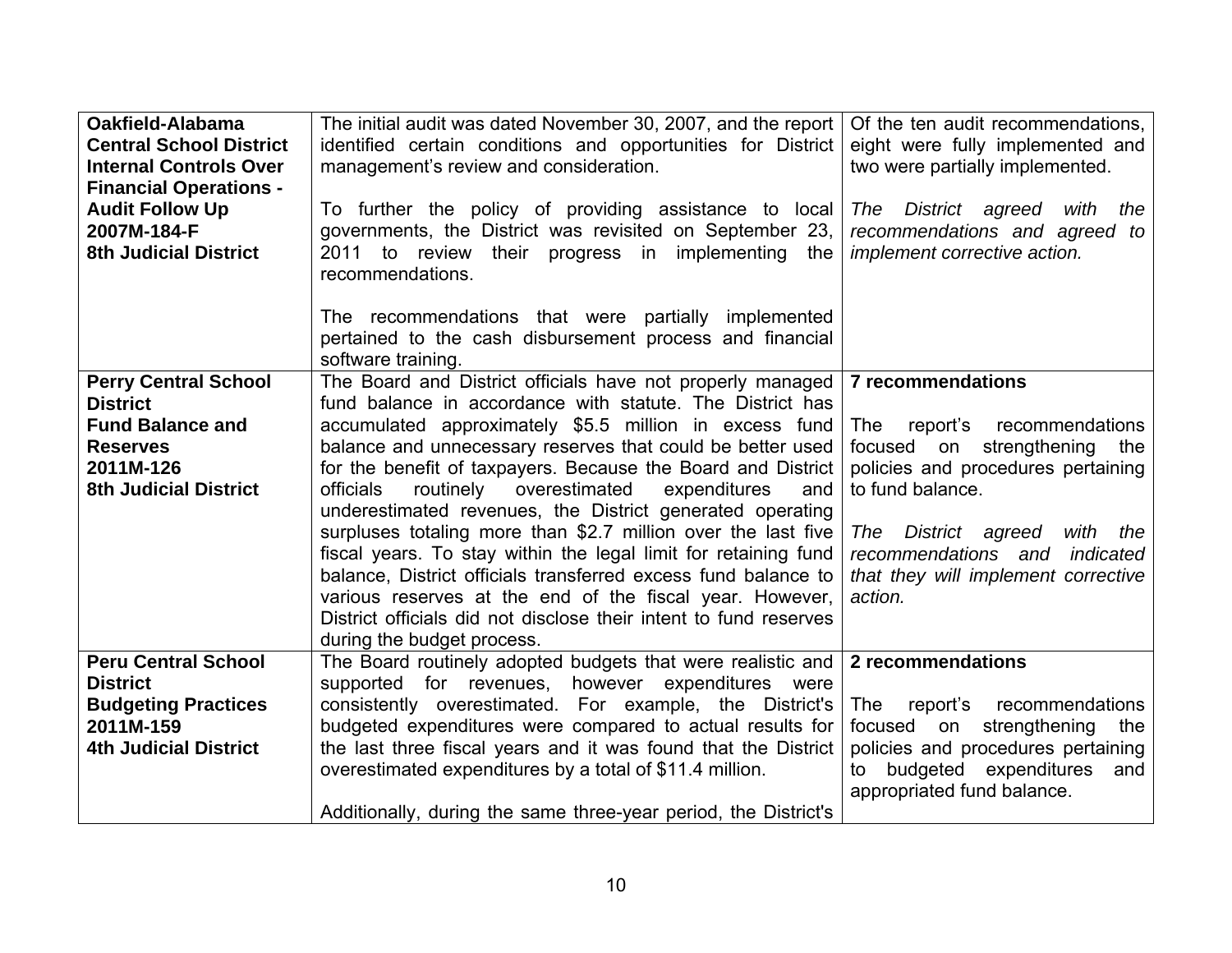|                                                                                                                                                         | budgets included appropriated fund balance totaling<br>\$11,413,441, which should have resulted in operating deficits.<br>In reality, the District's budget resulted in an operating surplus<br>in each of the last three years. Therefore, none of the fund<br>balance that was appropriated was actually used. These<br>budgeting practices occurred even though the District's last<br>three management letters from their independent auditors<br>contained an audit comment to the Board that they over<br>budgeted expenditures and they appropriated fund balance<br>that was not used.                                                                                                                                                                                                                                                                                                                                                                                                                                                                                                                                                                                               | The District agreed<br>with the<br>recommendations and indicated<br>that they will implement corrective<br>action.                                                                                                                                                                                                 |
|---------------------------------------------------------------------------------------------------------------------------------------------------------|----------------------------------------------------------------------------------------------------------------------------------------------------------------------------------------------------------------------------------------------------------------------------------------------------------------------------------------------------------------------------------------------------------------------------------------------------------------------------------------------------------------------------------------------------------------------------------------------------------------------------------------------------------------------------------------------------------------------------------------------------------------------------------------------------------------------------------------------------------------------------------------------------------------------------------------------------------------------------------------------------------------------------------------------------------------------------------------------------------------------------------------------------------------------------------------------|--------------------------------------------------------------------------------------------------------------------------------------------------------------------------------------------------------------------------------------------------------------------------------------------------------------------|
| <b>Webster Central School</b><br><b>District</b><br><b>Controlling Payroll and</b><br><b>Overtime Costs</b><br>2011M-64<br><b>7th Judicial District</b> | There are internal control weaknesses within the District's<br>payroll processing including advance salary payments to most<br>regular employees, which necessitated recovery of \$8,064<br>from employees who did not work the entire pay period, and<br>circumvention of post-retirement earnings limitation statutes<br>by delaying the payment of \$13,388 in wages to a retiree.<br>District officials also have not established effective policies<br>and procedures to monitor and control overtime costs and to<br>ensure that only necessary overtime hours are incurred. In<br>addition, they have not established policies and procedures<br>for maintaining sufficiently detailed timekeeping records. As a<br>result, District officials do not effectively monitor the use of<br>overtime and the District incurred over \$1.8 million of overtime<br>costs over two fiscal years for which the District did not<br>require written pre-approval, supporting documentation, and<br>verification of time worked.<br>A potential annual cost-savings opportunity of at least<br>\$80,000 was identified, and would be possible if the District<br>better controlled its overtime | 8 recommendations<br>report's recommendations<br><b>The</b><br>focused on strengthening the<br>policies and procedures pertaining<br>to payroll processing, and overtime<br>costs.<br>The District agreed with<br>the<br>recommendations<br>and<br>has<br>indicated that they will implement<br>corrective action. |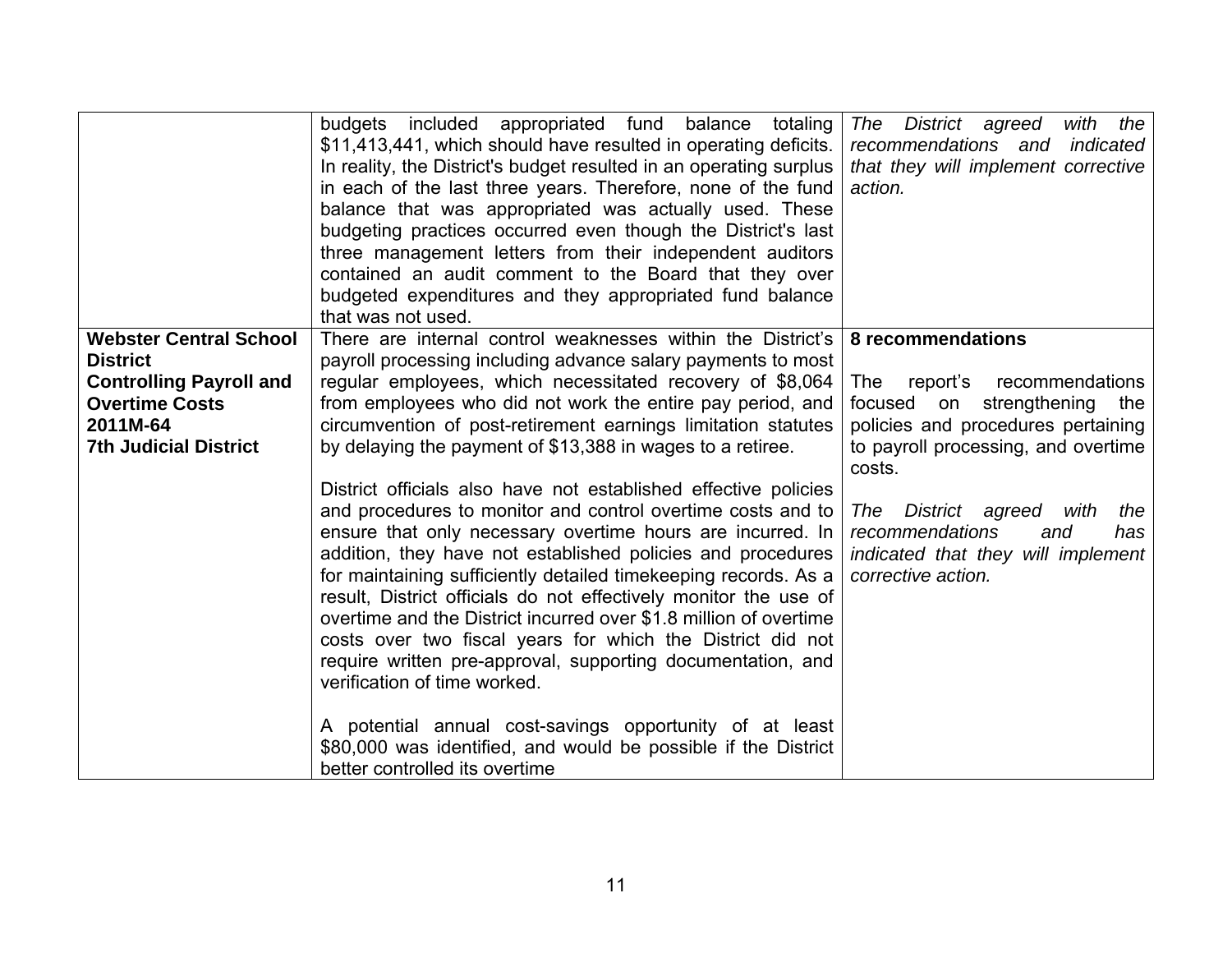| <b>New York City Office of the Comptroller</b> |                                                               |                                                           |  |  |
|------------------------------------------------|---------------------------------------------------------------|-----------------------------------------------------------|--|--|
| <b>Audit</b>                                   | <b>Major Finding(s)</b>                                       | <b>Recommendation/Response</b>                            |  |  |
| <b>New York City</b>                           | DOE is not in compliance with the Department's Physical       | <b>7 recommendations</b>                                  |  |  |
| Department of                                  | Education Regulations for elementary-level students and       |                                                           |  |  |
| <b>Education (DOE)</b>                         | middle-level students in elementary schools. DOE does not     | recommendations<br>The<br>report's                        |  |  |
| <b>Audit Report on the</b>                     | have an overall written physical education plan nor does it   | focused<br>strengthening<br>on<br>the                     |  |  |
| <b>Department of</b>                           | monitor schools' compliance with the regulations. Therefore,  | policies and procedures pertaining                        |  |  |
| <b>Education's Compliance</b>                  | DOE has no assurance that the students in elementary          | to physical education requirements                        |  |  |
| with the Physical                              | schools are receiving the minimum required physical           | for elementary students.                                  |  |  |
| <b>Education Regulations</b>                   | education. In fact, the review of a sample of 31 elementary   |                                                           |  |  |
| in Elementary Schools                          | schools found limited evidence that any of the sampled        | DOE officials agreed with five of                         |  |  |
| <b>MD11-083A</b>                               | schools were in compliance with the SED physical education    | audit's<br>the<br>seven                                   |  |  |
| 1st, 2nd, 11th, 12th,                          | requirements for all of its students.                         | recommendations. DOE disagreed                            |  |  |
| <b>13th Judicial District</b>                  |                                                               | with the recommendation to ensure                         |  |  |
|                                                |                                                               | that DOE adequately monitors                              |  |  |
| <b>Contract for Excellence</b>                 |                                                               | schools' compliance with physical                         |  |  |
|                                                |                                                               | education requirements, and did                           |  |  |
|                                                |                                                               | directly<br>address<br>the<br>not                         |  |  |
|                                                |                                                               | recommendation to require<br>that                         |  |  |
|                                                |                                                               | principals certify whether students                       |  |  |
|                                                |                                                               | are receiving the minimum required<br>physical education. |  |  |
| <b>New York City</b>                           | DOE has not adequately planned for and distributed all funds  | 10 recommendations                                        |  |  |
| <b>Department of</b>                           | appropriated by the State for the Pre-Kindergarten program.   |                                                           |  |  |
| <b>Education (DOE)</b>                         | As a result of DOE's inability to spend all the funds made    | The<br>report's<br>recommendations                        |  |  |
| <b>Audit Report on the</b>                     | available to it by the State, $$29$ million - which could     | focused on<br>strengthening<br>the                        |  |  |
| <b>Department of</b>                           | potentially have been used to place 8,000 additional children | policies and procedures pertaining                        |  |  |
| <b>Education's Planning</b>                    | in a UPK program – was unused by DOE and reverted to the      | to Universal Pre-K programs.                              |  |  |
| and Allocation of Funds                        | State in Fiscal Year 2010. During fiscal years 2007-2010,     |                                                           |  |  |
| to Community-Based                             | \$133 million of the appropriate balance that was unused by   | In their response, DOE officials                          |  |  |
| <b>Organizations for the</b>                   | DOE for the UPK program reverted to the State.                | with<br>the<br>agreed<br>nine                             |  |  |
| <b>Universal Pre-</b>                          |                                                               | recommendations<br>and<br>only                            |  |  |
| Kindergarten (UPK)                             | DOE has not provided adequate evidence that it sufficiently   | disagreed<br>with<br>the                                  |  |  |